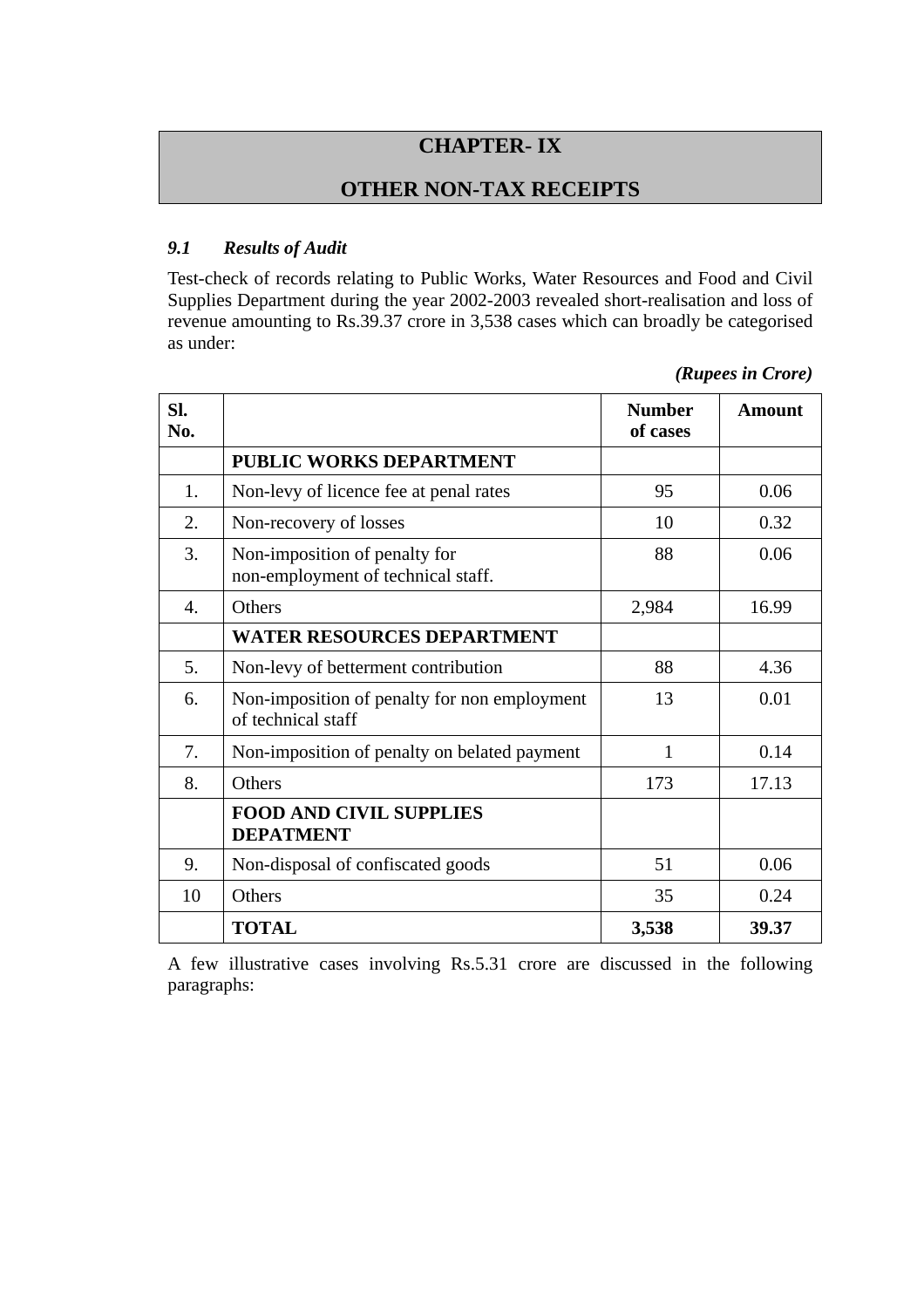## **Public Works Department**

*\_\_\_\_\_\_\_\_\_\_\_\_\_\_\_\_\_\_\_\_\_\_\_\_\_\_\_\_\_\_\_\_\_\_\_\_\_\_\_\_\_\_\_\_\_\_\_\_\_\_\_\_\_\_\_\_\_\_\_\_\_\_\_\_\_\_\_\_\_* 

#### **9.2 Non-realisation of lease money**

As per the Madhya Pradesh Works Department Manual, 1983, the right to collect toll tax on bridges may be given out on lease. As per the terms and conditions of lease deed for collection of toll tax, the lessee is required to pay the instalments of lease money on the dates mentioned in the lease deed failing which interest at the rate of 10 percent per annum shall be charged. If the lessee continues to default, the lease may be terminated and unexpired portion of lease be re-auctioned at the risk and cost of the original lessee or the collection of toll tax may be made departmentally.

In seven Public Works (Building and Roads) Divisions<sup>1</sup>, it was noticed that 32 leases for collection of toll tax on toll bridges were auctioned for Rs.1.62 crore during the period between 1997-1998 and 2001-2002. Of these, 22 lessees had deposited Rs.87 lakh with delay ranging between 1 to 319 days out of the total lease money of Rs.1.38 crore leaving a balance of Rs.51 lakh unrecovered. The Department neither recovered the balance amount of Rs.51 lakh nor levied interest of Rs.6.52 lakh for late payments.

In the remaining 10 cases, leases were terminated due to default in payment of instalments by the lessees. Out of this, in one case, the lease was put to reauction and in the other cases the toll tax was collected departmentally. As a result, an amount of Rs.13.61 lakh was collected against the lease amount of Rs.24.40 lakh. No action was taken to realise the balance amount of Rs.10.79 lakh, which should have been recovered from the defaulters i.e. original lessees. This resulted in non-realisation of government revenue of Rs.68.31 lakh.

The matter was reported to the Government between April 2002 and April 2003; their reply had not been received (June 2004).

#### **9.3 Non/short-levy of licence fee of Government buildings let out to private persons/institutions**

According to the Government clarifications issued in November 1985 and January 1986 read with provisions of the Madhya Pradesh Works Department Manual, 1983, the licence fee of a government building, if let out to a private person, company, club, association, local body etc. shall be recovered monthly in advance at the prescribed rates.

Test-check of records of the Director of Estate Bhopal revealed that licence fee in respect of 72 public buildings let out to private persons, local bodies, association etc. was either not recovered or recovered at incorrect rates. This resulted in non/shortrealisation of revenue of Rs.52.25 lakh for the period from April 1999 to June 2002.

The matter was reported to the Government in January 2003; their reply had not been received (June 2004).

 $\overline{a}$ *1*

*Dhar, Jabalpur No.-2, Katni, Mandla No.-1, Rewa, Seoni and Sidhi*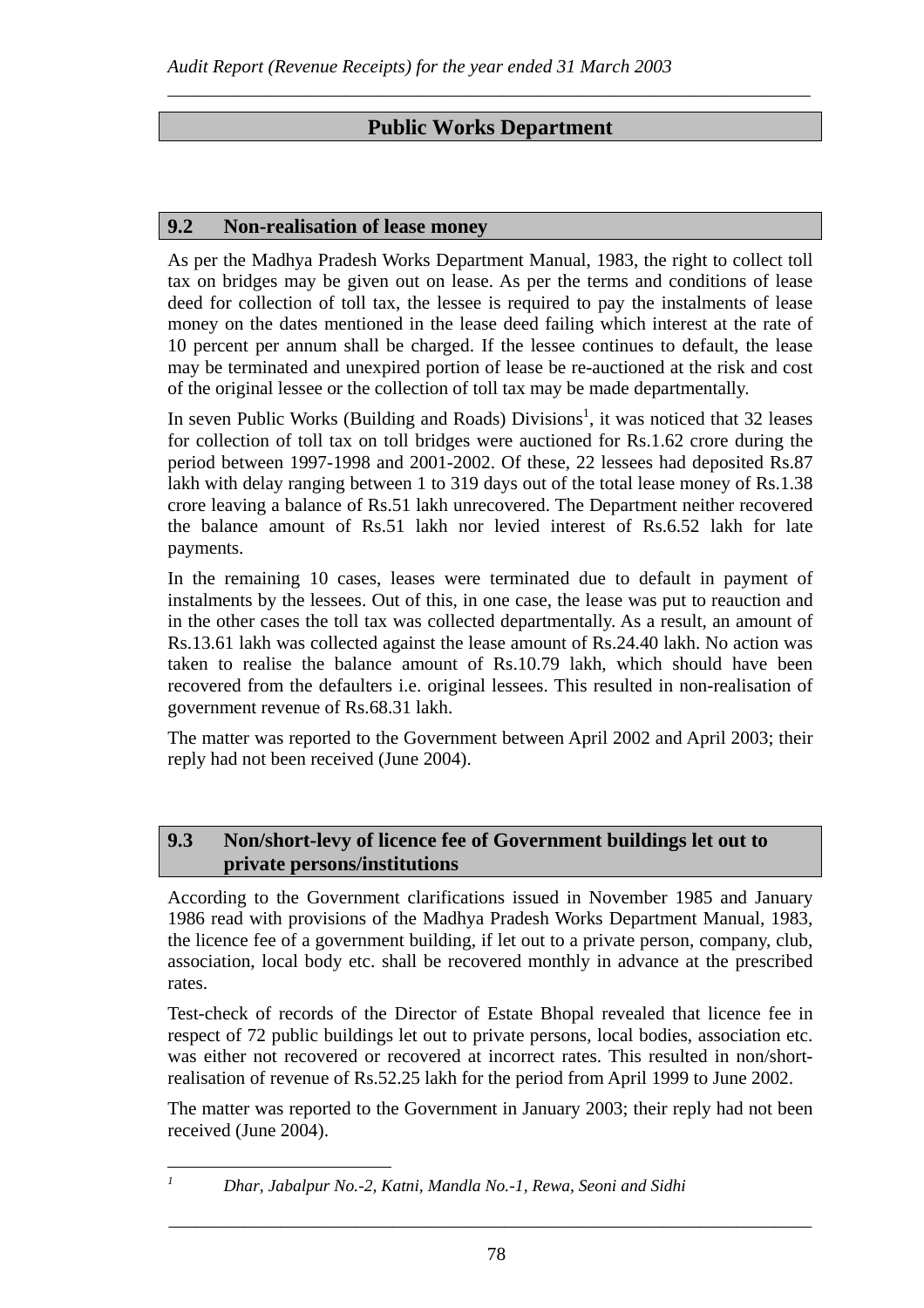## **9.4 Non/short-levy of licence fee of public-buildings allotted to educational institutions**

Government decided in January 1995 that the government residential buildings allotted to educational institutions be got vacated in a phased manner and licence fee be recovered at market rate.

*\_\_\_\_\_\_\_\_\_\_\_\_\_\_\_\_\_\_\_\_\_\_\_\_\_\_\_\_\_\_\_\_\_\_\_\_\_\_\_\_\_\_\_\_\_\_\_\_\_\_\_\_\_\_\_\_\_\_\_\_\_\_\_\_\_\_\_\_\_* 

In the Director of Estate, Bhopal, it was noticed that five government residential buildings in occupation of educational institutions were neither got vacated nor licence fee was recovered at the market rate. This resulted in non-realisation of revenue of Rs.18.48 lakh for the period from April 1999 to March 2002.

This was pointed out in audit and the Director of Estate, Bhopal stated in September 2002 that in two cases revenue recovery certificates had been issued. Reply in other cases was awaited (June 2004).

The matter was reported to the Government between January and April 2003; their reply had not been received (June 2004).

## **9.5 Short-levy of licence fee on Public buildings allotted to Journalists and news papers for office use**

As per the instructions issued by Government in December 1990, if the government accommodation is allotted to newspaper agencies for office use, the licence fee shall be recovered at market rate. Market rates of government accommodation were revised by the Superintending Engineer, PWD, (B&R), Bhopal in February 1991 which were again revised by government in July 2000.

In the Director of Estates, Bhopal, it was noticed that 14 buildings were allotted to journalist/newspaper agencies for office use during the period April 1960 to June 2001, but the licence fee in respect of these buildings was recovered at pre-revised rates. This resulted in short-realisation of licence fee of Rs.13.22 lakh during the period from April 1999 to March 2002.

This was pointed out in audit and the Director of Estates, Bhopal stated in September 2002 that steps for recovery of licence fee at revised rates would be taken. Further reply was awaited (June 2004).

The matter was reported to the Government in December 2002 and again in April 2003; their reply had not been received (June 2004).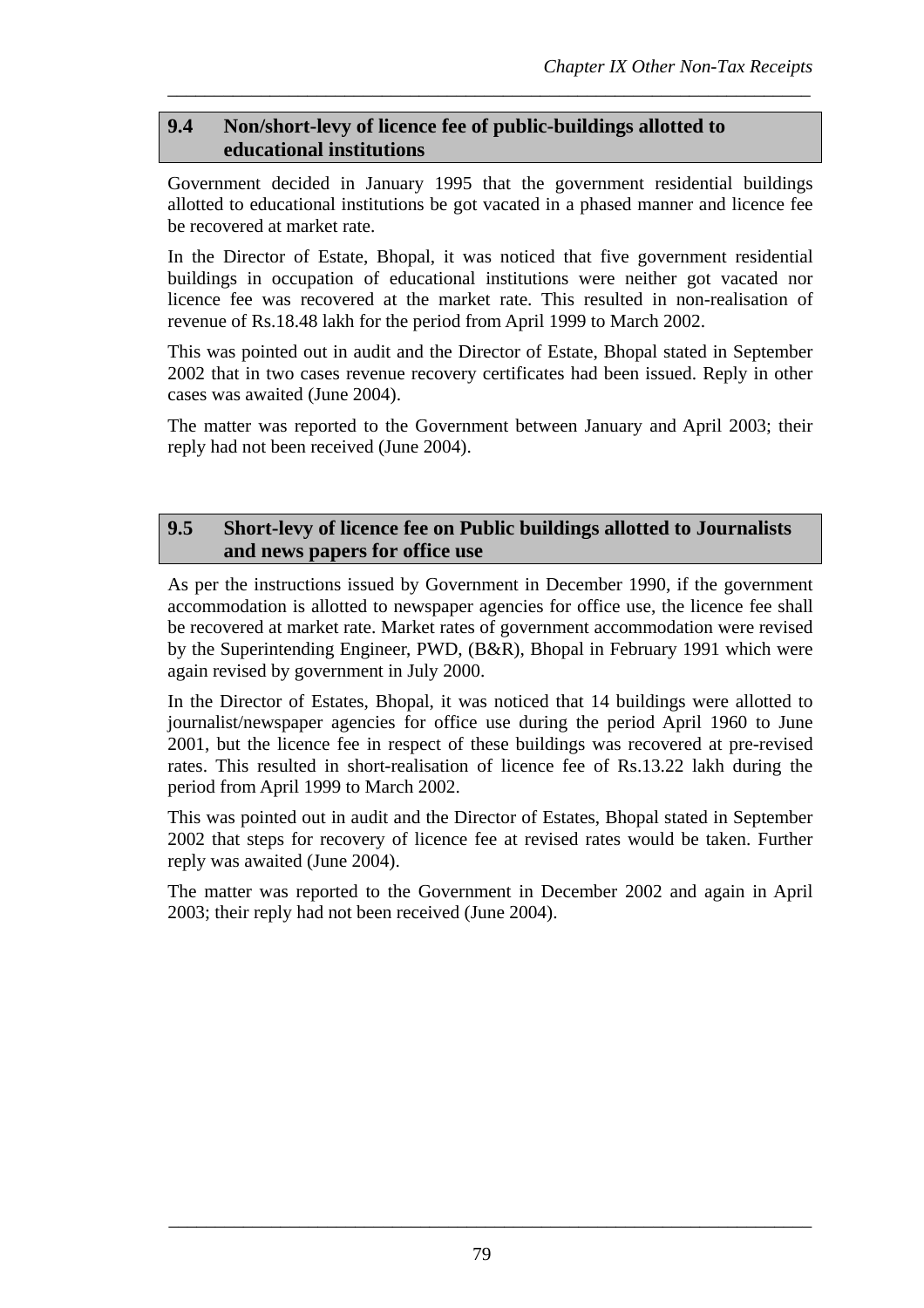### **9.6 Loss of revenue due to non-acceptance of highest bid**

According to the provisions of Madhya Pradesh Public Works Department Manual, 1983, toll tax on bridges is to be collected either on giving lease to contractor or departmentally.

*\_\_\_\_\_\_\_\_\_\_\_\_\_\_\_\_\_\_\_\_\_\_\_\_\_\_\_\_\_\_\_\_\_\_\_\_\_\_\_\_\_\_\_\_\_\_\_\_\_\_\_\_\_\_\_\_\_\_\_\_\_\_\_\_\_\_\_\_\_* 

Test-check of records of the Executive Engineer (EE) Public Works (Building and Roads) Divisions, Rewa and Mandla revealed that highest bids of Rs.2.20 lakh for collection of toll tax on bridge in Mandla Division for the year 2000-2001 and Rs.8.05 lakh for bridge in Rewa Division for the year 2001-2002 were received against the upset price of Rs.2.62 lakh and Rs.8.04 lakh respectively. The bids were rejected, the reasons for which were not on record. In the subsequent auctions the bid received were low and hence, toll tax collection was done departmentally and revenue of Rs.3.80 lakh was realised. Thus, non-acceptance of bids offered by intending lessees resulted in loss of revenue of Rs.6.45 lakh.

This was pointed out in audit and the EE Rewa Division stated in April 2002 that offered bid being the single tender was rejected and in subsequent auction the bids were too low to accept, hence the collection of toll tax was made departmentally. The reply is not tenable as due to non acceptance of bid higher than reserved price, the government was put to loss. The reply in other case and further action taken in the matter had not been received (June 2004).

The matter was reported to the Government between June 2002 and April 2003; their reply had not been received (June 2004).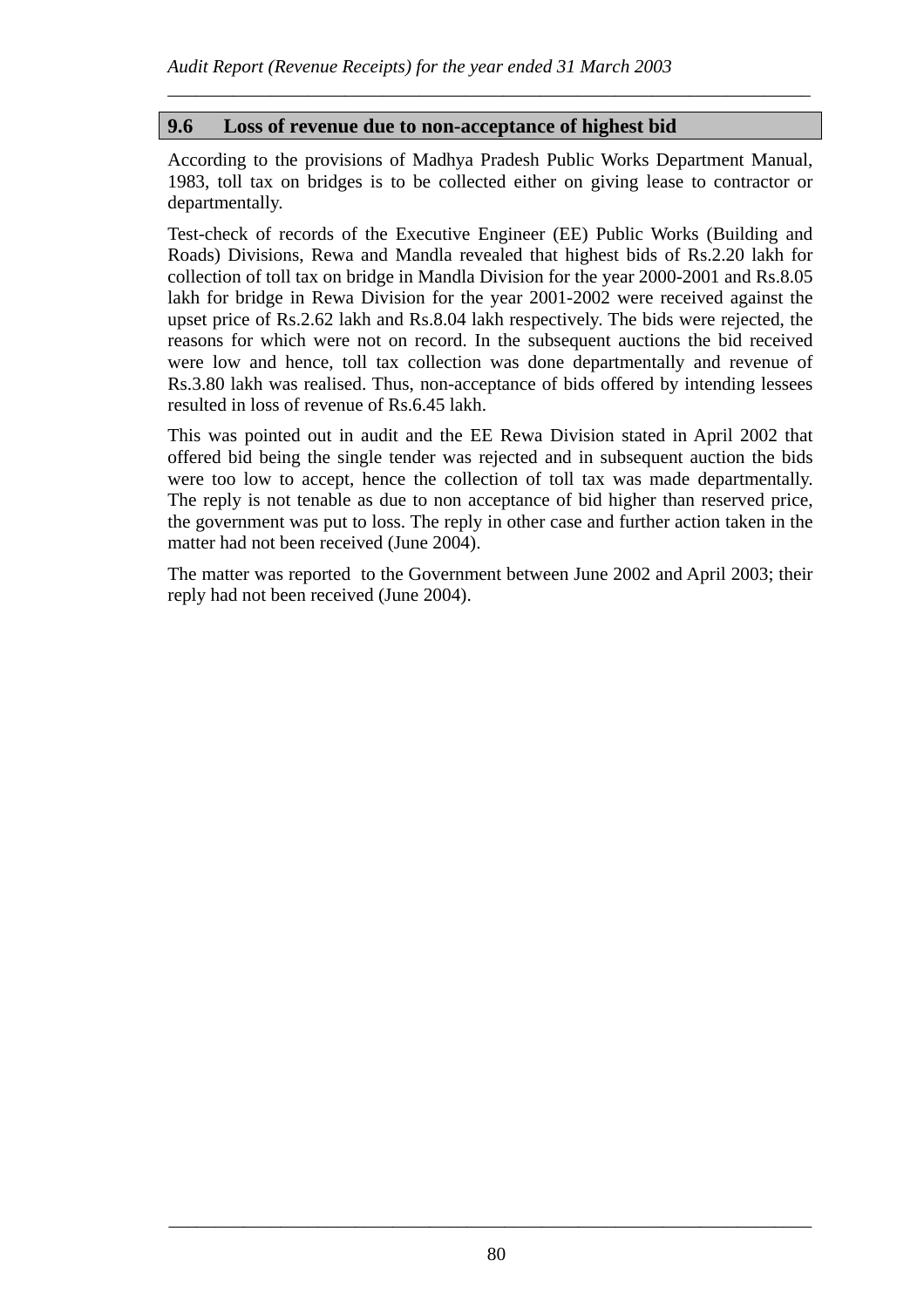## **Water Resources Department**

*\_\_\_\_\_\_\_\_\_\_\_\_\_\_\_\_\_\_\_\_\_\_\_\_\_\_\_\_\_\_\_\_\_\_\_\_\_\_\_\_\_\_\_\_\_\_\_\_\_\_\_\_\_\_\_\_\_\_\_\_\_\_\_\_\_\_\_\_\_* 

#### **9.7 Non-levy of betterment contribution**

The Madhya Pradesh Irrigation Act, 1931 provides for levy and collection of betterment contribution at the rate of Rs.140 per acre payable in lump sum or at the rate of Rs.224 per acre payable in 20 annual instalments from the permanent holders of land benefited by a new canal constructed after 1 April 1951 (at a cost of Rs.5 lakh or more or which has a command area of 1000 acre or more). The contribution is recoverable from such date as would be notified by Government but not earlier than three years from the date of commencement of the operation of the canal.

Test-check of the records of eight Water Resources Divisions<sup>1</sup>, revealed that 47 Schemes were completed at a total cost of Rs.131.49 crore between the years 1980-81 and 1997-98. The Department had not notified the dates from which betterment contribution would be levied and did not specify the beneficiaries and command areas. This resulted in non-levy of betterment contribution of Rs.3.37 crore (calculated at lumpsum rate of Rs.140 per acre).

This was pointed out in audit the EEs Rewa, Dabra, Ganj Basoda and Jhabua stated that action would be taken to recover the betterment contribution. The EE, Satna and Sagar-I stated that the matter would be taken up with the Government for issue of notification. The reply in other cases and progress made in the cases was awaited (June 2004).

The matter was reported to the Government between April 2002 and April 2003; their reply had not been received (June 2004).

### **9.8 Short-levy/recovery of penalty on belated payments of water rates**

The Irrigation Manual provides for levy of penalty at the prescribed rates for belated payment of water rates.

Test-check of the records of the EE, Water Resources Division, Dabra (Gwalior), revealed that the Department collected arrears of water rate of Rs.1.27 crore during the period from 1998-99 to 2001-02. Against the penalty of Rs.16.52 lakh recoverable, the Department recovered Rs.2.48 lakh only. This resulted in short-realisation of penalty of Rs.14.04 lakh.

 $\overline{a}$ *1*

*Chhindwara, Dabra (Gwalior), Ganj Basoda (Vidisha), Harda, Jhabua, Rewa, No.-I Sagar and Satna*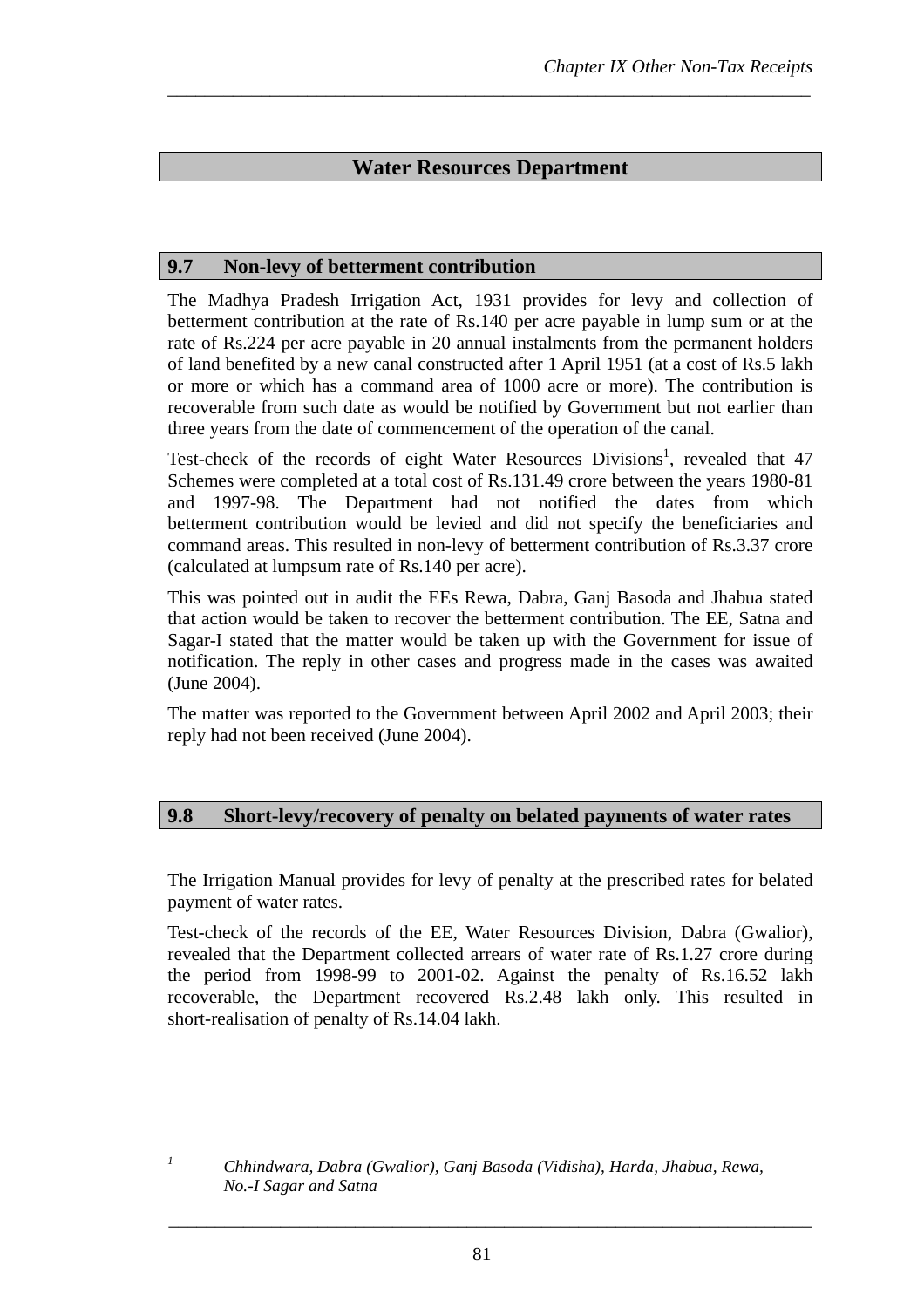This was pointed out in audit and the EE, Water Resource Division, Dabra stated in May 2002 that recovery would be made after scrutiny of records. Further reply was awaited (June 2004).

*\_\_\_\_\_\_\_\_\_\_\_\_\_\_\_\_\_\_\_\_\_\_\_\_\_\_\_\_\_\_\_\_\_\_\_\_\_\_\_\_\_\_\_\_\_\_\_\_\_\_\_\_\_\_\_\_\_\_\_\_\_\_\_\_\_\_\_\_\_* 

The matter was reported to the Government between August, 2002 and April 2003; their reply had not been received (June 2004).

# **FOOD AND CIVIL SUPPLIES DEPARTMENT**

### **9.9 Non-realisation of cost of godown**

The transfer of ownership of all food grain godowns from the control of the Food Department to Madhya Pradesh State Warehousing Corporation (MPSWC) was under the consideration of Government. In June, 1978, the Government permitted the use of these godowns by MPSWC till final decision was taken. Further, the Government instructed the Collectors in December 1981, to form a committee for valuation of these godowns. The Government finally decided in October 2000 that the value of godowns and land as on date was to be fixed by the Public Works Department and this amount be recovered from the users.

Test-check of records of the Food Officer, Datia revealed that a godown having a plinth area of 895.89 square metres was under the occupation of MPSWC since November 1978. The value of godown was fixed at Rs.1.30 lakh by Collector, Datia in October 1981 and the amount was deposited by the corporation belatedly in March 2001. However, the value of godown was fixed in November 2001 at Rs.22.47 lakh by the Public Works Department in the light of Government order of October 2000. The Corporation was directed to deposit the same but the amount was not deposited. This resulted in short- realisation of revenue of Rs.21.17 lakh.